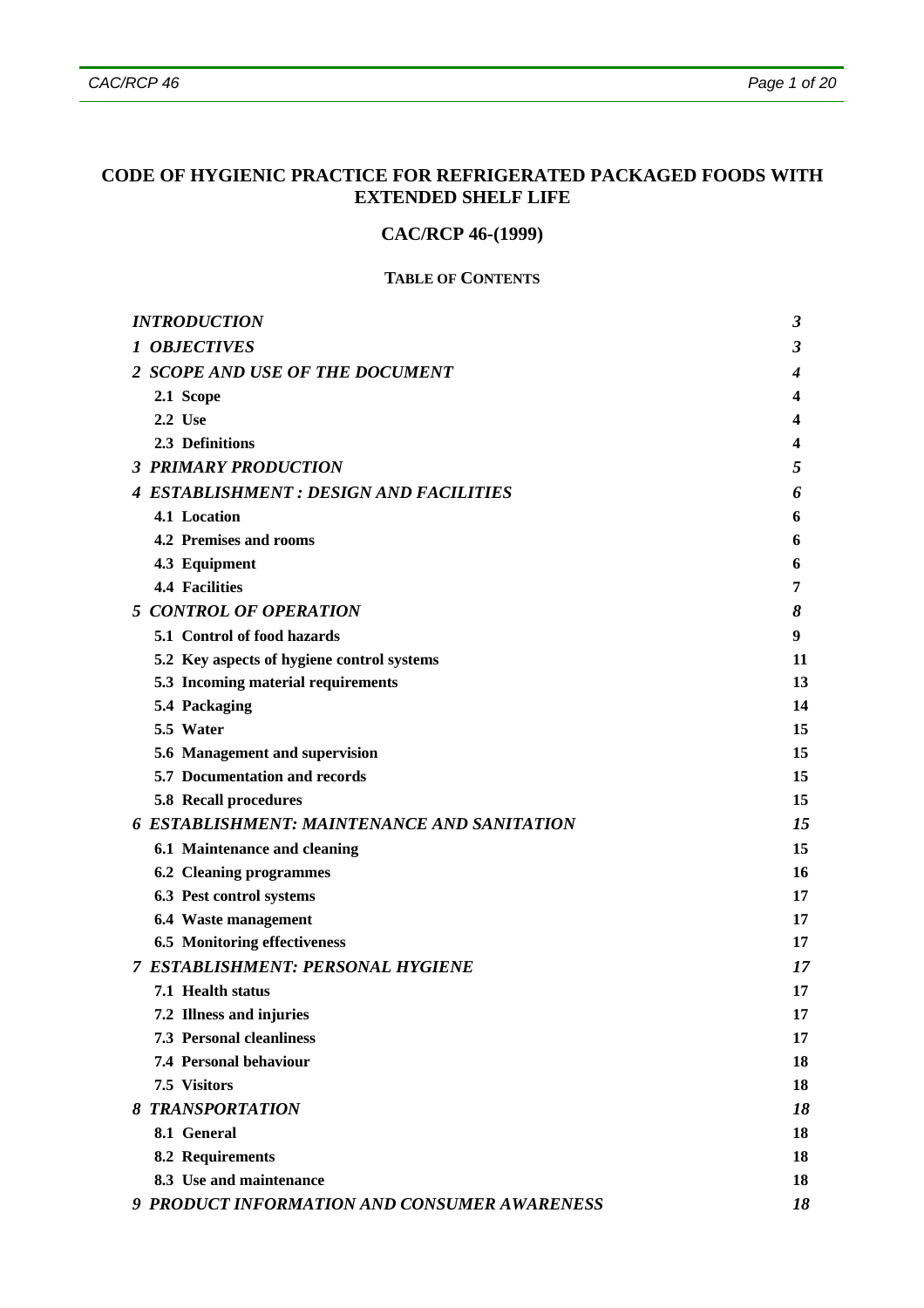| 9.1 Lot identification              | 18 |
|-------------------------------------|----|
| 9.2 Product information             | 18 |
| 9.3 Labelling                       | 18 |
| 9.4 Consumer education              | 19 |
| 10 TRAINING                         | 19 |
| 10.1 Awareness and responsibilities | 19 |
| 10.2 Training programmes            | 19 |
| 10.3 Instruction and supervision    | 19 |
| 10.4 Refresher training             | 19 |
| Appendix – Hurdles                  | 20 |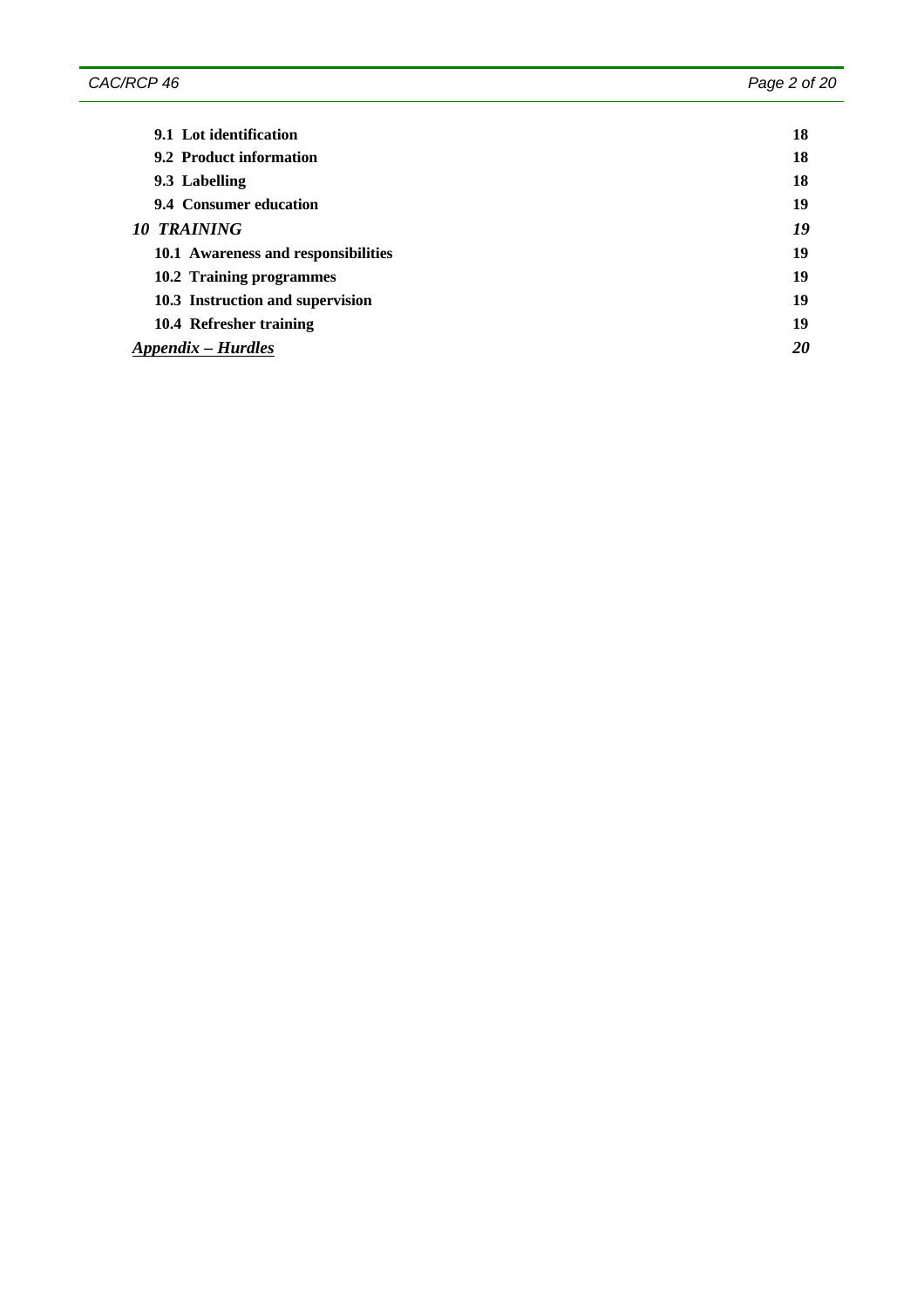# **INTRODUCTION**

Refrigerated packaged foods with extended shelf life are foodstuffs that are kept refrigerated to preserve them for more than five days as described in item 2.1 Scope. In general, the heat or other preservation treatments that these products receive is not sufficient to ensure their commercial sterility. Refrigeration is an important hurdle that retards food spoilage and growth of most pathogens. It is the responsibility of the manufacturer to ensure that the product produced is safe throughout its shelf-life, taking into consideration the potential for temperature abuse. This may warrant the use of hurdles to microbial growth in addition to refrigeration.

There are possibilities for temperature abuse during manufacture, storage, distribution, sale, and handling by the consumer. These temperature abuses may allow the growth of pathogenic microorganisms unless additional hurdles are built into the product to prevent potential microbial growth. Moreover, refrigeration alone is not always sufficient to minimize microbiological risk, since some microorganisms are psychrotrophic (grow at refrigeration temperatures), for example, certain strains of *Listeria monocytogenes* or certain strains *Clostridium botulinum*, which can grow at temperatures of 4°C or lower. Therefore, in the absence of additional hurdles, there is likelihood that some of these undesirable microorganisms will proliferate at refrigeration temperatures.

There are other potential hazards associated with certain refrigerated foods. For example, with modified atmosphere packaged (MAP) foods, the anaerobic environment limits growth of aerobic microorganisms which compete with pathogenic microorganisms. Since these aerobic microorganisms are limited or do not grow in MAP foods, certain pathogenic microorganisms may proliferate. Aerobic microorganisms are also often the microorganisms that cause product spoilage. Because significant growth of aerobic microorganisms is prevented, MAP products may become unsafe without any visible signs of spoilage if not appropriately refrigerated or in the absence of additional hurdles.

Microbiological hazards can be controlled by a combination of inhibiting factors, called hurdles. These hurdles can assist in retarding or preventing growth of some microorganisms, including pathogenic microorganisms. Some of the hurdles in addition to refrigeration include: decreased pH and  $a_w$ , and addition of preservatives.

#### **1 OBJECTIVES**

The purpose of this code is to set out recommendations for processing, packaging, storage and distribution of refrigerated packaged foods with extended shelf-life. Its aim is preventing the outgrowth of pathogenic microorganisms and it is based on the principles of Hazard Analysis and Critical Control Point (HACCP). Section 5.1 of this code discusses the application of HACCP principles to refrigerated packaged foods with extended shelf life. The HACCP approach is described in Hazard Analysis and Critical Control Point (HACCP) System and Guidelines for its Application (Annex to CAC/RCP 1-1969, Rev 3-1997). It should be noted that HACCP is product, process and facility specific.

For refrigerated foods, an important safety hurdle to control microbial growth is refrigeration (for example,  $+4^{\circ}$ C). Any recommendation for specific temperatures should be considered guidelines only. The actual temperatures used will depend upon the requirements for the product, and processes used in terms of safety. However, a wide variety of refrigerated foods also make use of additional hurdles to achieve a synergistic effect for the control of microbial growth. When using the hurdle concept for product development, even where refrigeration is the sole hurdle, the effect of the hurdle(s) on product safety and shelf life should be considered thoroughly. Predictive microbiological models may be used to estimate both the effectiveness of preservation conditions and the effects of modifying product composition and varying handling/storage conditions on safety. Unless scientific evidence previously exists, challenge studies should be conducted to confirm the effectiveness of the chosen hurdle(s) against the pathogen(s) of concern. Such studies, in which specific organisms are inoculated into products, should use the worst case conditions of expected storage and distribution. The results of these studies should be used to determine the appropriate shelf life for the product under consideration.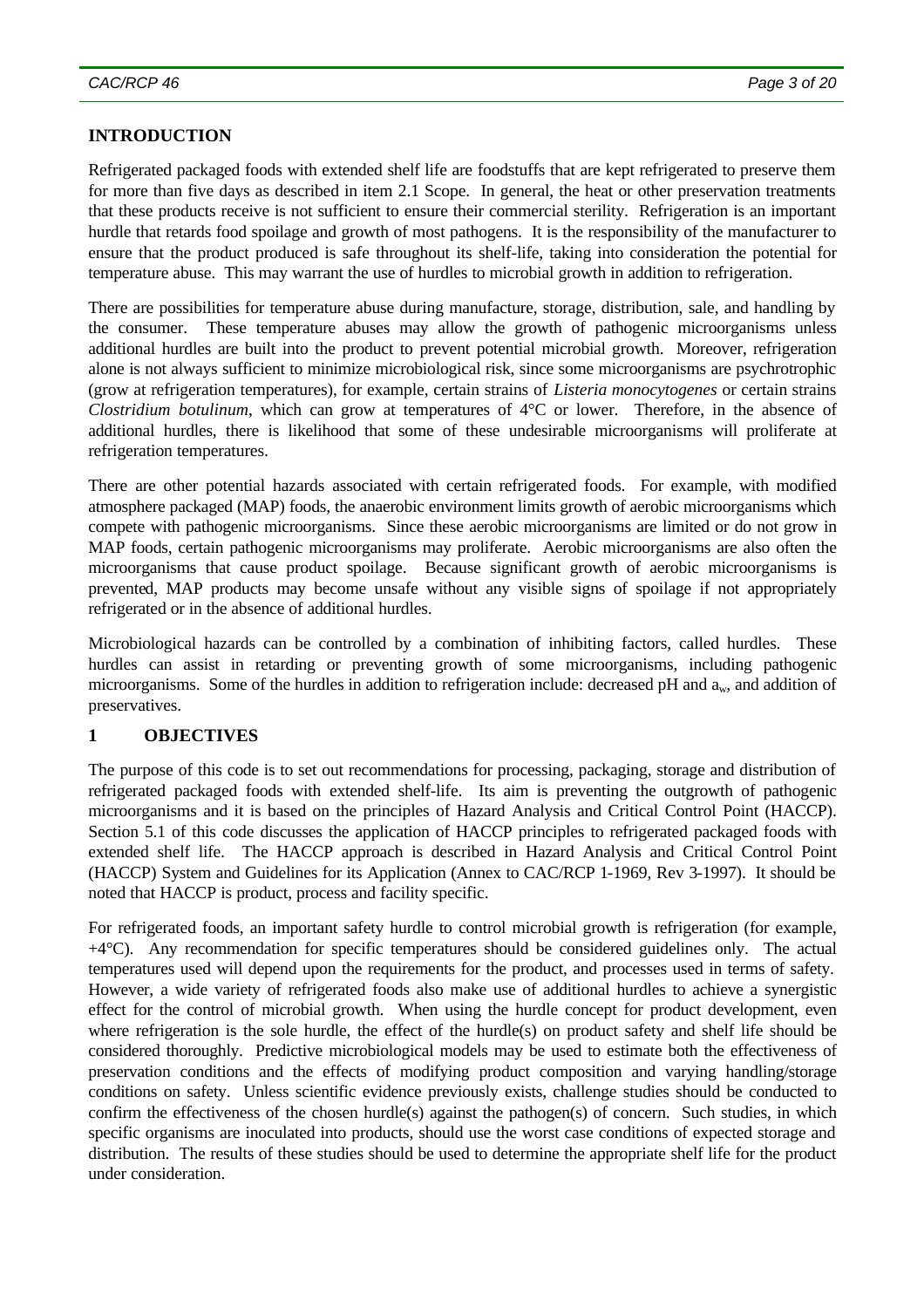# **2 SCOPE AND USE OF THE DOCUMENT**

### **2.1 SCOPE**

This code covers low-acid refrigerated foods that are heat treated<sup>1</sup> and are susceptible to outgrowth of pathogenic microorganisms during their extended shelf-life.

The foods which the provisions of this code addresses are products that:

- are intended to be refrigerated during their shelf life to retard or prevent the proliferation of undesirable microorganisms;
- have an extended shelf life of more than  $5 \text{ days}^2$ ;
- are heat treated or processed using other treatments to reduce their original microbiological population;
- are low acid, that is, with  $pH > 4.6$  and have high water activity  $a_w > 0.92$ ;
- may use hurdles in addition to heat or other treatments and refrigeration, to retard or prevent the proliferation of undesirable microorganisms;
- are packaged, not necessarily hermetically, before or after processing (heat or other preservation treatments);
- may or may not require heating prior to consumption.

Examples of such products are:

- cooked refrigerated ready to eat meals,
- cooked refrigerated ready to eat meats, poultry, seafood and their products, sauces, dips, vegetables, soups, egg products, pasta, ...

This Code excludes: raw foods, frozen foods, low acid canned foods, acid and acidified foods stored at ambient temperature, smoked fish, milk and milk products, yellow fats and fat spreads.

It should be noted that this code is not intended to cover products such as: fermented meats and meat products, cured meats and meat products (including poultry), fermented vegetables, dried and/or salted fish and meats.

In addition, it excludes those food products for which there is a specific Codex Alimentarius Code of Practice. Foods that contain one or more ingredients that are excluded and one or more ingredients that are included are covered by this Code.

## **2.2 USE**

 $\overline{a}$ 

This document follows the structure of the Codex International Code of Practice - General Principles of Food Hygiene (CAC/RCP 1-1969, Rev. 3-1997) The General Principles of Food Hygiene must be used with this Code. Each section provides recommendations specific to safety of refrigerated packaged foods with extended shelf life.

## **2.3 DEFINITIONS**

<sup>&</sup>lt;sup>1</sup> New technology such as microwave heating, ohmic heating, oscillating magnetic field, high hydrostatic pressure, irradiation, etc., may provide equivalent treatment.

<sup>&</sup>lt;sup>2</sup> The Codex Code of Hygienic Practice for Precooked and Cooked Foods in the Mass Catering (CAC/RCP 39-1993) should be consulted for foods having a shelf life of 5 days or less.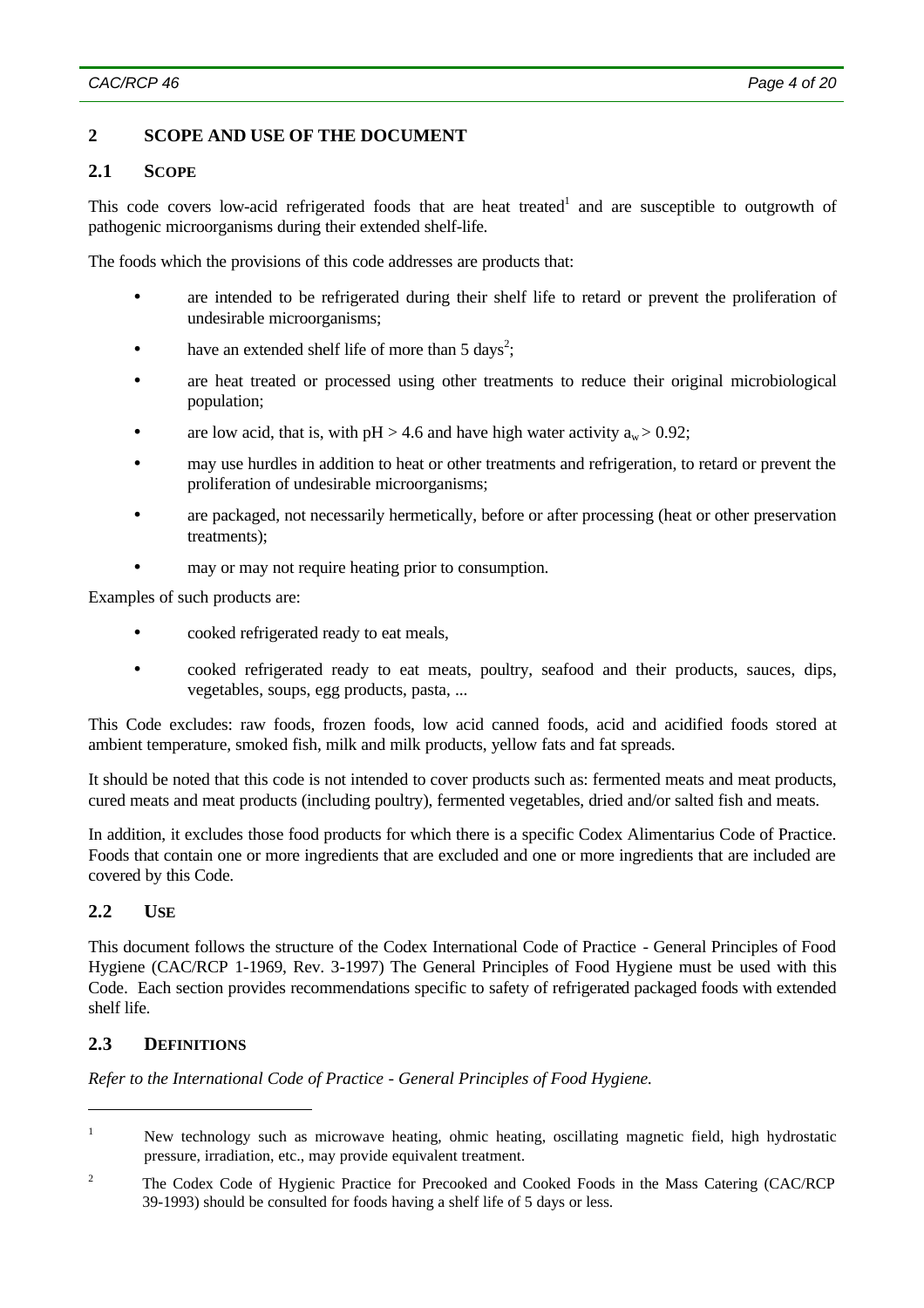#### *CAC/RCP 46 Page 5 of 20*

For purposes of this code, the terms and expressions below are defined as follows:

*Container (i.e. primary package):* any box, tin, plastic or other receptacle, or wrapper in direct contact with the food product.

*Cooling equipment:* equipment to reduce a product's temperature.

*Filling and sealing:* operation consisting of placing a food product in a container and closing it.

*Hermetically sealed container:* Containers which are designed and intended to protect the contents against the entry of viable microorganisms after closing.

*High Risk (HR) Area:* An area that requires a high level of hygiene, where the practices concerning personnel, materials, equipment and the environment are managed so as to prevent contamination by pathogenic microorganisms and should be designated and segregated. The HACCP approach will allow the identification of when the use of a High Risk area is necessary.

*Hurdle:* microbial growth limiting, retarding or preventative factor.

*Hurdle technology:* the use of a combination of factors to effect control of microbial growth.

*Modified atmosphere:* atmosphere in a packaged product (vacuum or gas) that differs from the ambient atmosphere.

*Packaging:* any operation consisting of placing the food in containers (i.e. primary packaging) or placing the food containers in further packaging material.

*Packaging material:* materials such as cardboard, paper, glass, plastic film, metal, etc., used to manufacture containers or packaging for refrigerated packaged food.

*Pasteurization value*: the length of time at a given temperature required to obtain a specified level of destruction of a microorganism whose heat resistance characteristics are known.

The heat resistance of a microorganism is characterized by D and z values defined as follows:

 $D =$  time (in minutes) to achieve a 90% or one log reduction of a microbiological population at a given temperature;

 $z =$  the number of degrees required for the thermal destruction curve to traverse one log cycle (expressed in degrees Celsius or Fahrenheit).

*Rapid cooling*: lowering the temperature of the food in a way such that the critical zone for microbiological proliferation (60°C -10°C) is passed through as rapidly as possible and the specified temperature is attained.

*Refrigerated food:* Food which is kept at cold storage temperatures to maintain its safety, quality and suitability, for the intended shelf life.

*Refrigerated storage facility:* facility designed to keep refrigerated foods at the intended temperature.

*Shelf life:* The period during which the product maintains its microbiological safety and sensory qualities at a specific storage temperature. It is based on identified hazards for the product, heat or other preservation treatments, packaging method and other hurdles or inhibiting factors that may be used.

*Use-by-date:* The date after which the product should not be consumed. It is determined from the date of production, utilizing the product shelf life, building in a margin of safety as determined by the manufacturer.

## **3 PRIMARY PRODUCTION**

*Refer to the International Code of Practice - General Principles of Food Hygiene.*

For recommendations relative to incoming materials see Section 5.3.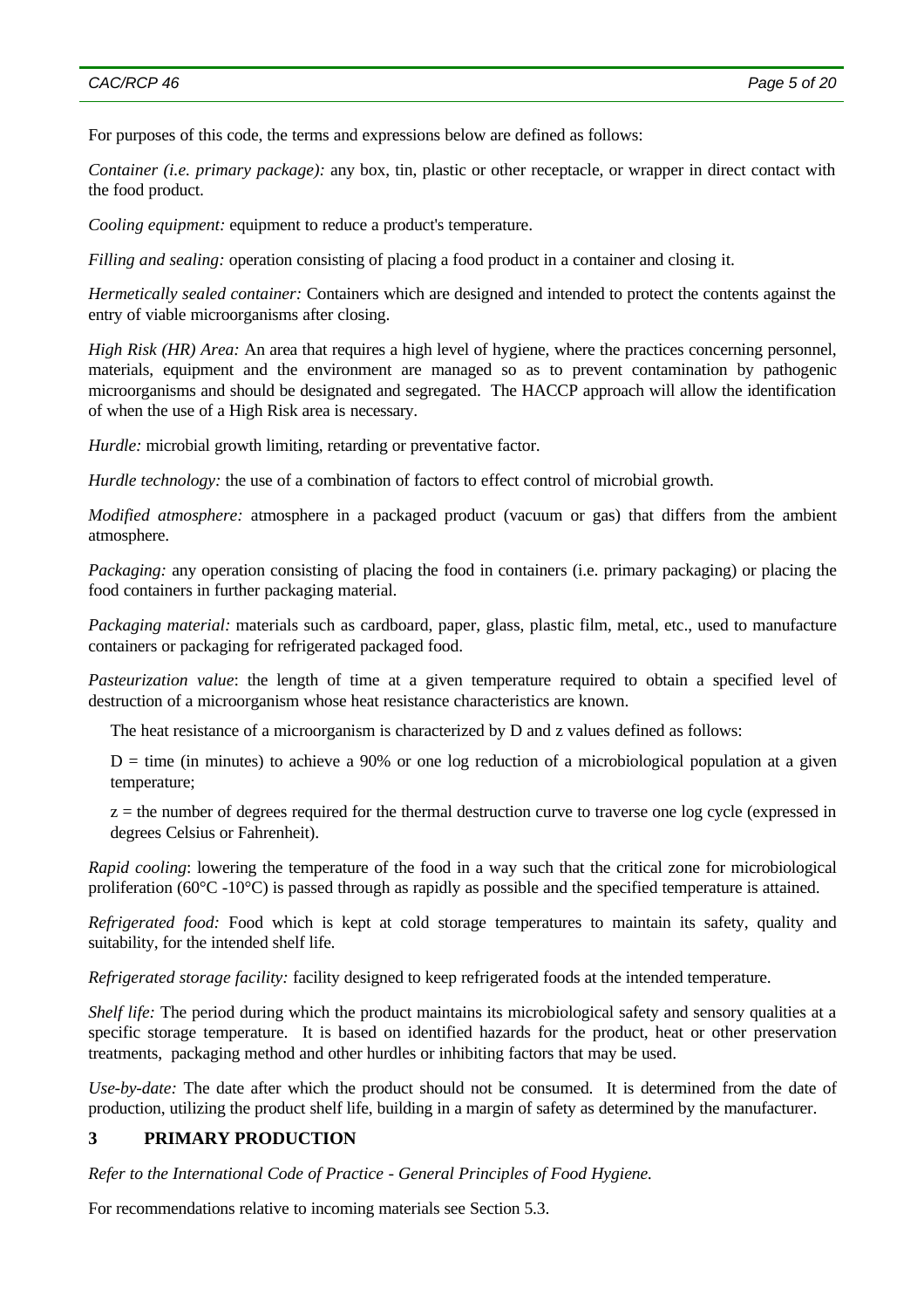## **4 ESTABLISHMENT : DESIGN AND FACILITIES**

*Refer to the International Code of Practice - General Principles of Food Hygiene.*

This section deals with the areas where foods are prepared, cooked, chilled, and stored.

Prevention of contamination calls for every reasonable measure to be taken to avoid direct or indirect contact of food with sources of potential contamination. There should be a strict separation in the plant of the High Risk area(s) from other production area(s).

# **4.1 LOCATION**

*Refer to the International Code of Practice - General Principles of Food Hygiene.*

#### **4.2 PREMISES AND ROOMS**

#### *4.2.1 Design and layout*

*Refer to the International Code of Practice - General Principles of Food Hygiene.*

#### **In HR areas**:

- − High risk areas should be designed to minimize the potential for build-up of contamination and to maximize the ease of cleaning and disinfection.
- − To keep raw materials, in-process products and final products in optimal condition and protected from cross-contamination, storage and processing facilities should also follow the principles of "one-way-flow" and "first in, first out" and be equipped to maintain temperature, humidity and ventilation

### *4.2.2 Internal structures and fittings*

*Refer to the International Code of Practice - General Principles of Food Hygiene.*

#### **In HR areas:**

- entrances should be provided with cleaning and/or changing facilities for shoes and protective clothing, and hand washing and sanitizing stations.
- windows should not be capable of being opened. Doors should be close-fitting and their condition, sitting and use should not compromise food safety.
- where appropriate the premises should be equipped with temperature monitoring and recording devices and a reliable system, to signal loss of control, for example, an audible alarm or blinking light.
- air should be filtered and under positive pressure in locations where foods are handled in order to limit contamination.
- systems for steam removal and humidity control should be effective, hygienically designed and well maintained to minimize condensation or other cross contamination between raw materials and processed products.

### *4.2.3 Temporary/mobile premises and vending machines*

*Refer to the International Code of Practice - General Principles of Food Hygiene.*

#### **4.3 EQUIPMENT**

### *4.3.1 General*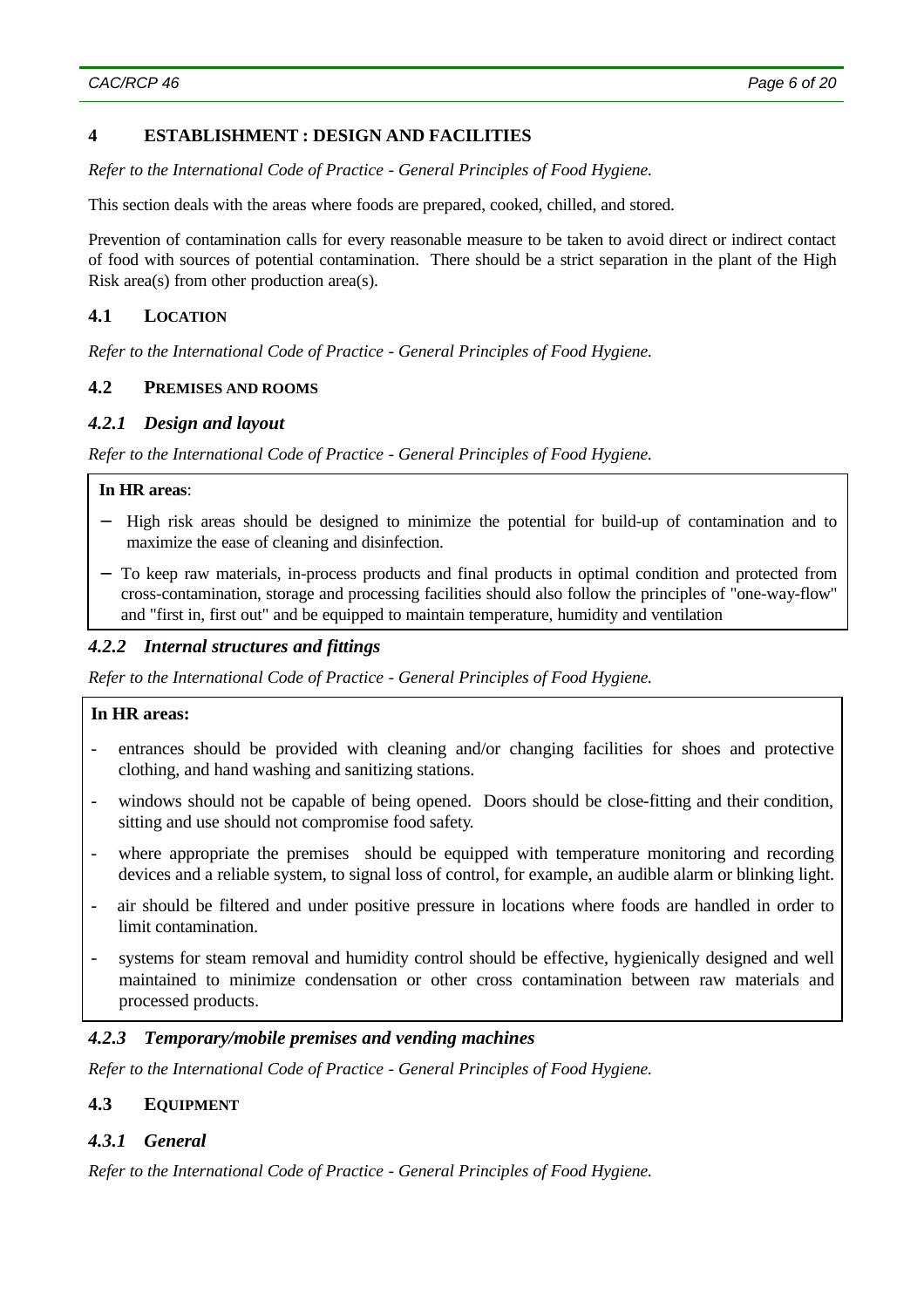#### **In HR areas:**

- Equipment used for processing, handling or transport within the HR area should be used solely in this area. No equipment should enter the area without being cleaned and disinfected.
- Equipment used for handling heat-treated products should be solely for this purpose and should be kept separate from equipment used to handle material before heat or other preservation treatments. If reusable trays are used, once they are cleaned and sanitized they should not pass through an area where they may be contaminated unless they are appropriately protected.

### *4.3.2 Food control and monitoring equipment*

*Refer to the International Code of Practice - General Principles of Food Hygiene.*

### **In HR areas**:

- All apparatus used should be regularly checked and calibrated according to an established procedure.
- Equipment for processing, thermal or otherwise, should be located so as to prevent crosscontamination between raw materials and processed products.
- All processing apparatus, thermal or otherwise, should be designed to be hygienic and should be provided with suitable instrumentation.

## *4.3.3 Containers for waste and inedible substances*

*Refer to the International Code of Practice - General Principles of Food Hygiene.*

#### **4.4 FACILITIES**

*Refer to the International Code of Practice - General Principles of Food Hygiene.*

#### *4.4.1 Water supply*

*Refer to the International Code of Practice - General Principles of Food Hygiene.*

#### *4.4.2 Drainage and waste disposal*

*Refer to the International Code of Practice - General Principles of Food Hygiene.*

#### **In HR areas:**

- Drainage from HR areas should flow directly to a main drain via suitable traps to prevent back flow. Drainage from other areas should not flow via HR area drains.
- Waste water from refrigeration equipment, installations for hand washing and machinery should be piped to the drainage system so as to minimize contamination of products. Particular attention should be paid to splashing and/or aerosol from these sources.

# *4.4.3 Cleaning*

*Refer to the International Code of Practice - General Principles of Food Hygiene.*

### *4.4.4 Personnel hygiene facilities and toilets*

*Refer to the International Code of Practice - General Principles of Food Hygiene.*

#### **4.4.4.1 Cloakrooms and toilets**

Cloakroom and toilets should not open directly into any food handling areas.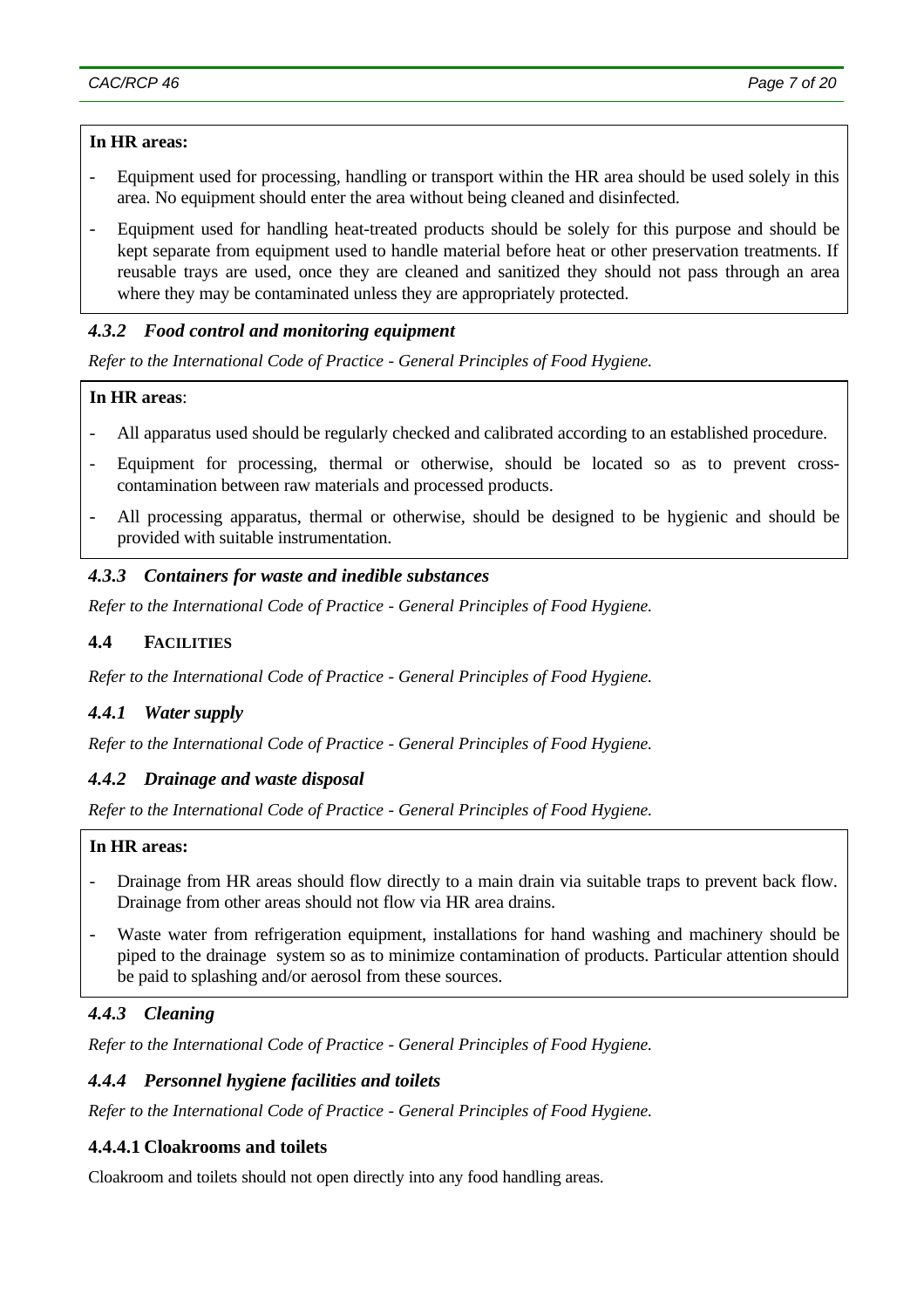## **4.4.4.2 Processing areas**

For hand disinfection stations, it is preferable to have taps that do not require hand operation.

# *4.4.5 Temperature control*

*Refer to the International Code of Practice - General Principles of Food Hygiene.*

The plant should be designed and equipped in such a way that the interior temperature is compatible with keeping products at a temperature that controls proliferation of microorganisms during the various operations, regardless of the outside temperature.

# **4.4.5.1 Refrigeration facilities**

All refrigerated rooms should have devices to monitor and record the temperature and a reliable system, such as an audible or visual alarm, to signal loss of control. These monitoring devices should be clearly visible and placed so that the maximum temperature in the refrigerated area is recorded as accurately as possible.

# **4.4.5.2 Cooling facilities**

Establishments should also have rooms or equipment which permit rapid cooling methods to be used, as well as refrigerated storage for a quantity of prepared food equal at least to the maximum daily production of the establishment.

Choice of cooling equipment depends on the products being processed. Their characteristics, (cooling capacity, etc.) should be selected based on the quantities of products produced in order to allow for:

- refrigeration without delay after the heat treatment, as soon as the internal temperature reaches 60°C and
- an even temperature distribution in the batch when it is cooled.

# **In HR areas***:*

− Rapid chilling of cooked products (not filled and sealed) should be in a room and/or equipment that is designed and operated to prevent contamination*.*

## *4.4.6 Air quality and ventilation*

*Refer to the International Code of Practice - General Principles of Food Hygiene.*

#### **In HR areas**:

- The air supplying the premises should be treated to remove dust.
- The ventilation system should be designed and used so as to prevent condensation and circulation of dust.
- Air in HR areas should be filtered and kept under positive pressure.

## *4.4.7 Lighting*

*Refer to the International Code of Practice - General Principles of Food Hygiene.*

## *4.4.8 Storage*

*Refer to the International Code of Practice - General Principles of Food Hygiene.*

# **5 CONTROL OF OPERATION**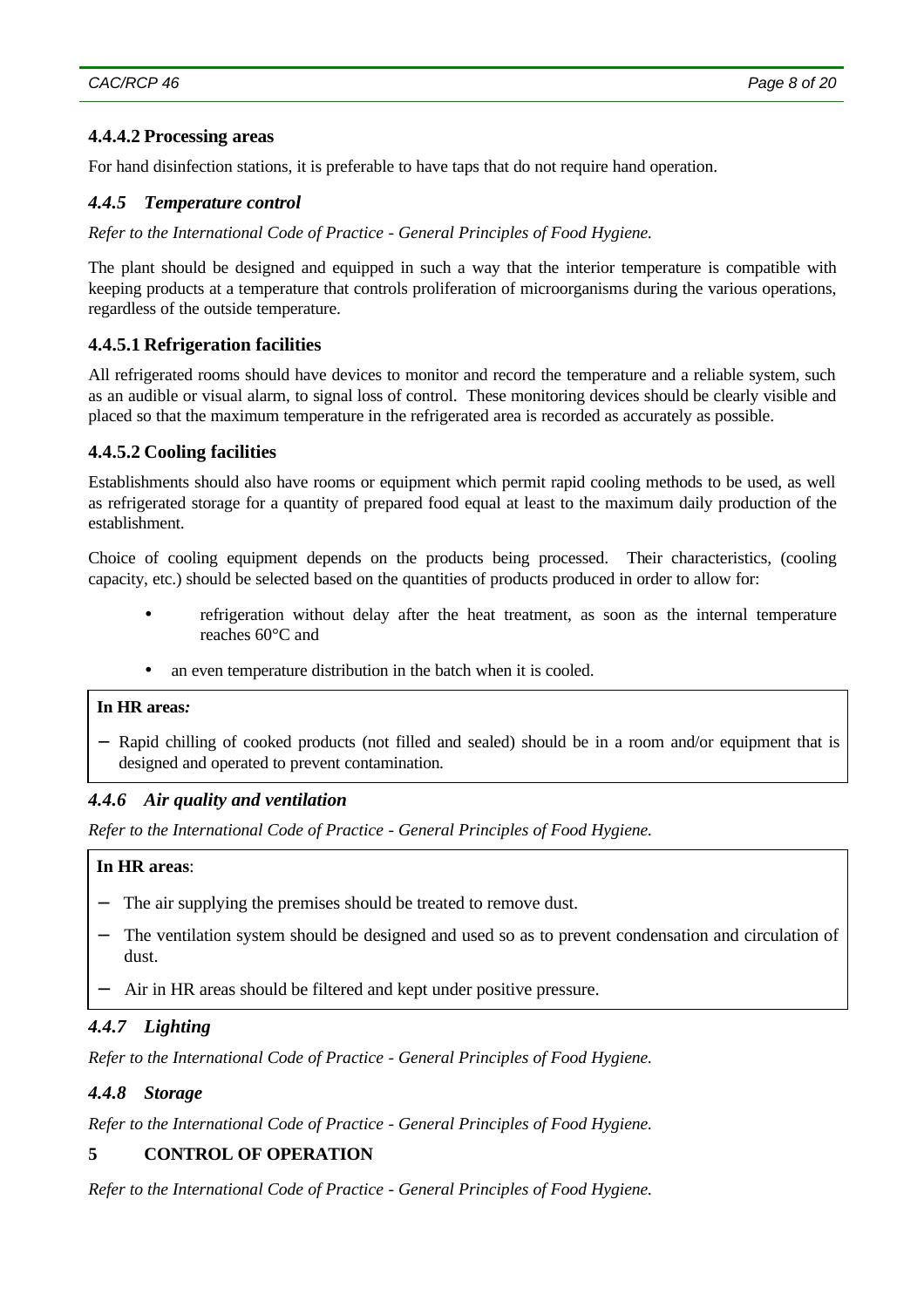Refrigerated packaged foods are manufactured using a wide variety of raw materials, process technologies and types of packaging. Biological, chemical and physical hazards may vary significantly from one product to another. Each product type has its specific shelf life that the manufacturer determines based on scientific data.

In each production establishment, it is necessary to define the particular procedures that allow product safety to be ensured, with consideration given to conditions specific to the plant (raw materials, environment, processing techniques, organization of labour, etc.) and product characteristics. The application of HACCP principles is the system recommended for development of theses procedures for a specified product in a specific plant.

The overall responsibility for all measures planned to ensure the safety of the product should be designated to qualified personnel.

### **5.1 CONTROL OF FOOD HAZARDS**

*Refer to the International Code of Practice - General Principles of Food Hygiene.*

### *5.1.1 Application of the HACCP Principles*

The processor should apply HACCP principles as described in Codex the Hazard Analysis Critical Control Point System and Guidelines for its Application (annex to CAC/RCP 1-1969, Rev. 3-1997) for all existing product types, and for new product design and development.

Specific hazards associated with food production/storage, and the control measures should be identified. Further, it is necessary to determine the operational steps that can be controlled to eliminate hazards or to minimize the probability that they will arise, to establish critical limits and a monitoring system to ensure their control, and to establish corrective action to be taken when deviations occur and procedures for verification to demonstrate that the control method is appropriate. Effective record keeping procedures need to be specified and maintained.

The manufacturer will find in the following sections additional information that would be useful to facilitate HACCP plan development. Moreover, it is very important to establish the shelf life of the product, using scientific data, taking into account the scheduled heat or other preservation treatments, the use of hurdles and anticipated distribution and storage temperatures.

#### *5.1.2 Consideration of design elements*

Product shelf life, scheduled heat or other preservation treatments, hurdles, and cooling methods should be established according to scientific and technological methods. This requires qualified, knowledgeable and experienced personnel having access to adequate information, facilities and equipment.

The HACCP approach will allow the identification of when the use of High Risk area is necessary.

#### **5.1.2.1 Determination of product shelf life**

Product shelf life depends on a number of factors, such as:

- product formulation (might include decreased pH, decreased  $a_w$ , other hurdles see Appendix );
- scheduled heat or other preservation treatments;
- cooling methods applied to product;
- type of packaging (e.g., hermetically sealed or not, MAP);
- storage temperature;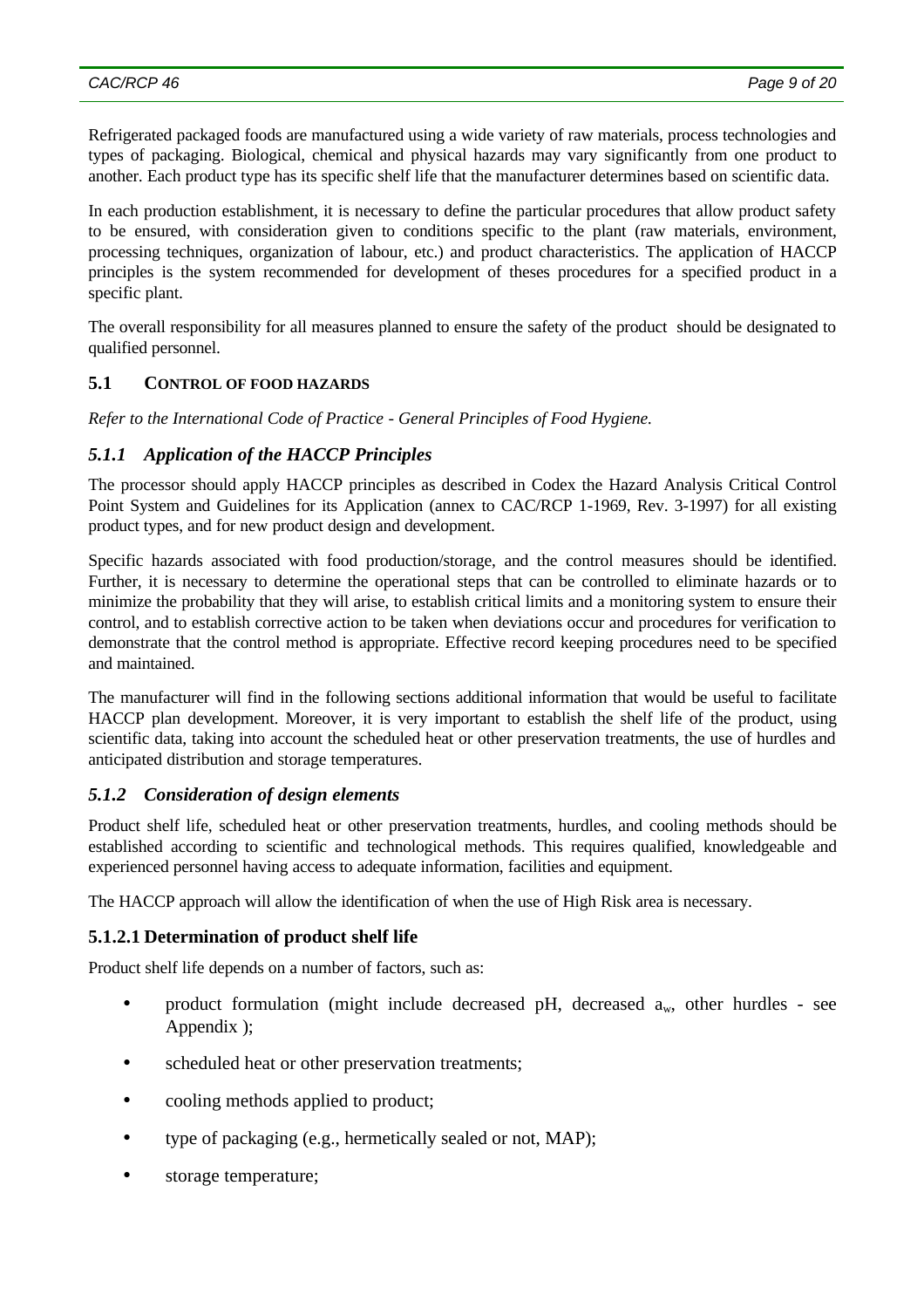• other hurdles.

## **5.1.2.2 Development of scheduled heat or other treatments**

The scheduled heat or other treatment should at least produce the desired log reduction of target microorganism(s) to achieve the desired level of safety. It is calculated for the coldest point of the product during treatment. It should take into account the worst-case scenario with regard to type of contamination, microbial load and transfer of heat in products, such as frozen raw materials or large pieces of food.

During the establishment of the scheduled heat or other treatments, the following factors should be taken into account:

- type and maximum number of microorganisms in raw materials;
- any potential for growth before heat treatment;
- desired number of log reduction of target microorganism(s);
- temperature of product before heat treatment begins;
- amount of heat required to bring the product to the desired level of safety;
- temperature distribution in heat treatment vessel;
- composition (solid to liquid ratio) and consistency (viscosity) affecting rate of heat penetration;
- type of product or container that can lead to stratification of product during heating or to a change in dimensions of container during heating;
- size of container, type of material, weight of individual portion and maximum weight for filling;
- recommended cooking by end-user before consumption (as long as the cooking temperature results in a reduction of microorganisms of public health significance).

When changes in the composition, processing and use of the product are proposed, the necessary changes to the scheduled heat treatment should be established and validated by a qualified person.

Other treatments (e.g. microwave heating, ohmic heating, oscillating magnetic field, high hydrostatic pressure, irradiation, etc.) to achieve the required reduction of the target microorganism(s) may be used, if approved for use by the regulatory agency having jurisdiction, where required.

#### **5.1.2.3 Development of Cooling Method**

For these products, the intention of cooling is to achieve the specified storage temperature throughout the product as soon as possible to minimize the growth of foodborne pathogens. The cooling should be carried out so that the product reaches the specified temperature as quickly as possible. Products should be cooled so that their temperature remains for a minimum of time between 60°C and 10°C, the temperature range most favourable for microbiological proliferation. When feasible, it is recommended to bring the temperature at the centre of the product to under 10°C in two hours or less.

Alternative cooling procedures may be used provided that they are consistent with maintaining food safety and based on scientific evidence.

Factors to be taken into account in the establishment of the cooling method can include:

- temperature of product before cooling begins;
- temperature of cooling medium, circulation and temperature distribution in cooling system;
- time of cooling especially for products conveyed through cooling equipment;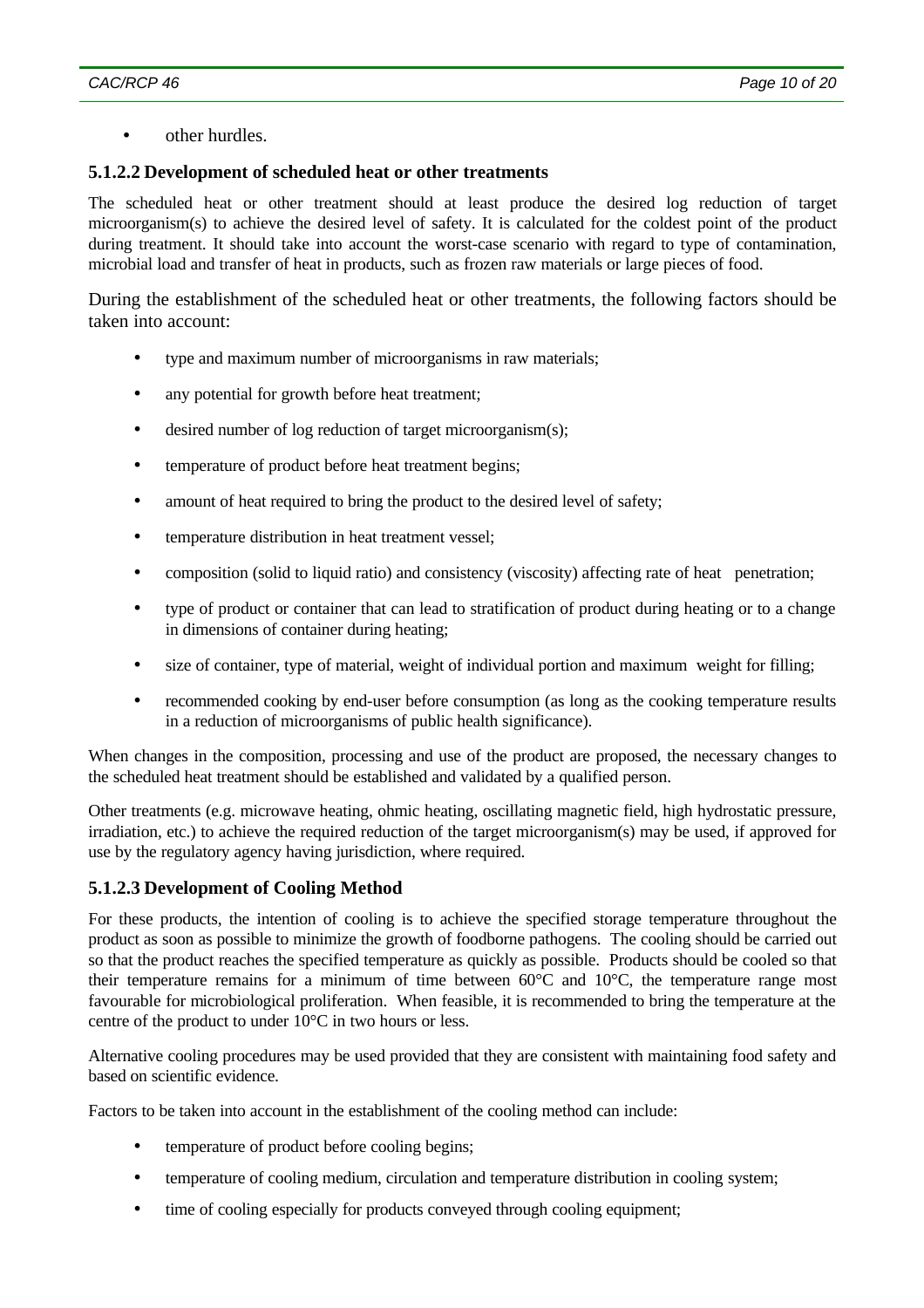- composition (solid to liquid ratio) and consistency (viscosity) affecting rate of cooling;
- size of container, type of material, weight of individual portion and maximum weight for filling;
- other packaging material affecting the rate of cooling,
- capacity/effectiveness of cooling equipment.

### **5.1.2.4 Other Hurdles**

The intention of using other hurdles is to prevent or restrict the growth of target pathogen(s) in the food.

Studies should be conducted to validate the effectiveness of the use of hurdles in product formulation that inhibit or minimize multiplication of pathogens and the synergy of these factors. See Appendix I for more information. Use of predictive microbiological modelling may assist in the design of the challenge studies.

When one or more hurdles are used in combination with heat or other preservation treatments, the critical limits need to be specified and met. Critical limits should be measured, checked and recorded as necessary.

#### **5.2 KEY ASPECTS OF HYGIENE CONTROL SYSTEMS**

#### *5.2.1 Time and temperature control*

*Refer to the International Code of Practice - General Principles of Food Hygiene.*

In all steps of processing, critical temperatures for multiplication of microorganisms (10°C to 60°C) should be avoided or in any case passed through rapidly.

If there are delays in manufacture, perishable raw materials and in-process products must be maintained at a temperature which minimizes bacterial growth. This can be achieved by placing the product quickly into refrigerated storage areas and kept at the specified temperature or else kept at  $M$ 60°C until normal production is resumed.

### **In HR areas**:

− If the air temperature has been determined to be critical and is exceeded, the manufacturer should evaluate the product's safety and take appropriate action.

#### **5.2.1.1 Thawing**

When total or partial thawing is necessary, the thawing procedures should be defined in terms of time and temperature and strictly controlled by the manufacturer. The time and temperature parameters should be selected so as to avoid conditions favourable for multiplication of microorganisms.

After thawing, raw materials should immediately be processed or held at the specified refrigerated temperature until they are used. When a microwave oven is used, manufacturer's instructions should be followed to prevent overheated areas and uneven thawing.

## **5.2.1.2 Heat and other treatments**

Heat and other treatments result in a reduction of microbiological population. The lethality of heat or other treatment should be quantified. Pasteurization values or lethal rate values can be used to calculate lethality of a heat or other treatment.

The application of the scheduled heat and other treatments should be carried out by competent, specially trained personnel.

Delivery of the heat or other treatments can be monitored by measuring the time-temperature relationship of:

− the product itself during treatment;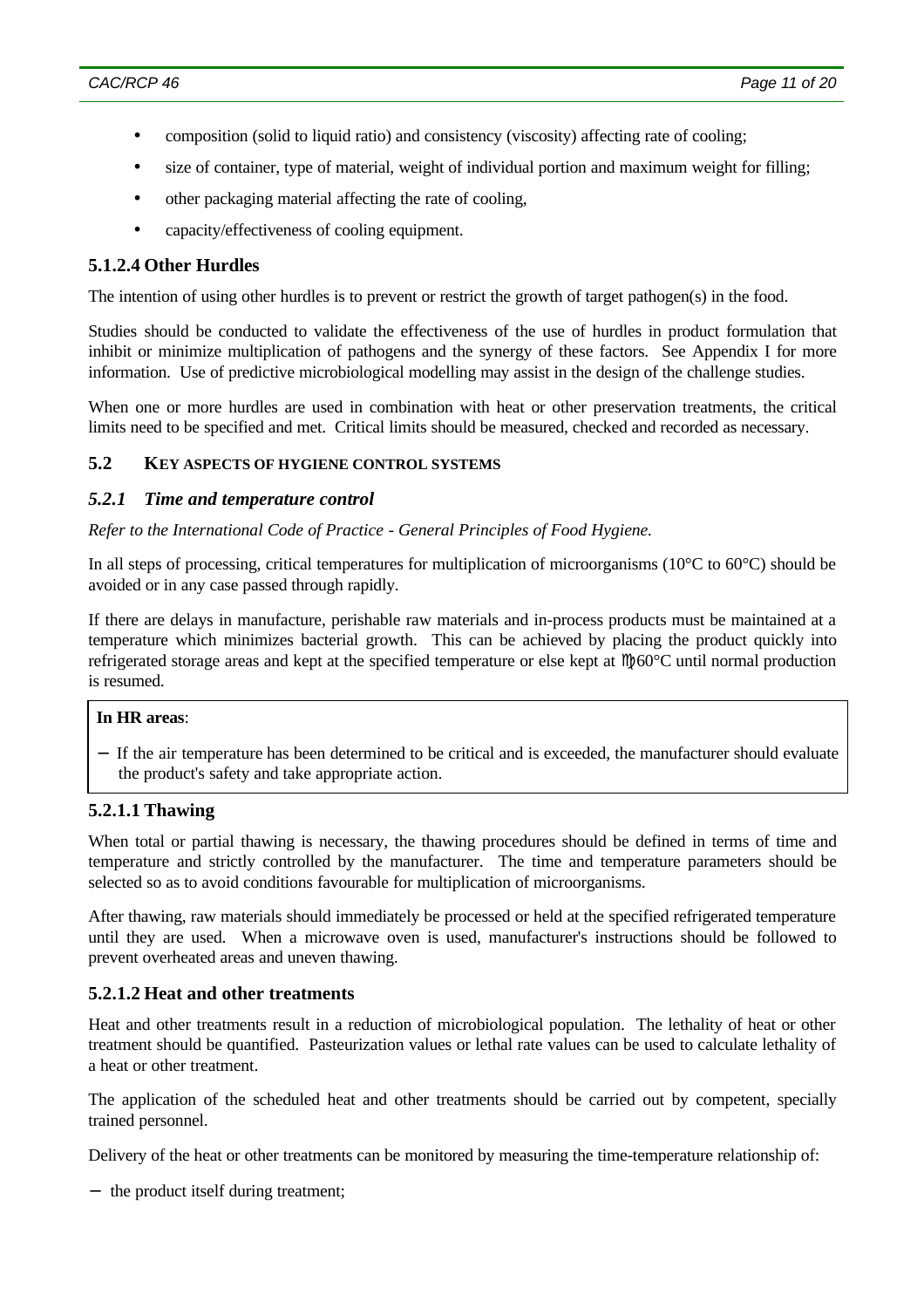− or the heating medium in which the food is placed (hot water, sauce, air in oven, etc.) so as to reach the prescribed time-temperature relationship at the product's coldest point.

Equipment for heating or other treatment used to control a hazard should have devices for monitoring and recording temperature and time. The temperature monitoring and recording equipment should be checked at regular intervals against a known accurate standard and adjusted, repaired or replaced.

Heat-sensitive indicators, or other effective means, to indicate whether the products have been heat-treated should be used.

It is critical to ensure that the scheduled process is applied.

The factors which were taken into consideration for the development of the scheduled process (cf. 5.1.2.2) should be controlled and recorded, as necessary.

### **5.2.1.3 Cooling**

Delivery of the cooling can be monitored by measuring the time-temperature relationship of:

- the product itself during treatment; or
- the cooling medium in which the food is placed (e.g. cold water, cold air) so as to reach the prescribed time-temperature relationship at the product's warmest point.

Cooling equipment used to control a hazard should have devices for monitoring and records should be maintained for temperature and time as necessary. The temperature monitoring and recording equipment should be checked at regular intervals against a known accurate standard and adjusted, repaired or replaced. It is critical to ensure that the cooling applied conforms to the method specified.

#### **5.2.1.4 Maintaining the cold chain**

In order to ensure that safety and quality of the product are maintained during its stated shelf life, it is essential that it be kept continuously cold from the time it is packaged until it is consumed or prepared for consumption. The storage temperature should be that which will maintain product safety for the intended shelf-life of the product. If the temperature of the product is the principal means of preservation, that product should be kept at a temperature as low as possible. In any case, validation of the selected temperature must be carried out.

In addition, storage temperature may be required to meet criteria established or recognized by the agency having jurisdiction where the food is destined for consumption:

- if the temperature set out in the regulations is less than the temperature used to establish the shelf life, the temperature as per the regulations needs to be met and the shelf-life eventually re-evaluated accordingly;
- if the temperature set out in the regulations is greater than the temperature used to establish the shelf life, and the manufacturer wants to keep the same shelf life, then the manufacturer must ensure the temperature used during the shelf life determination is met. If the temperature used for shelf life determination is not met, the shelf life needs to be re-evaluated.

In the course of these successive stages, there should be adequate stock rotation, based on the principle of "first in, first out".

Regular and effective monitoring of temperatures of storage areas, transport vehicles and store display cases should be carried out:

where the product is stored, and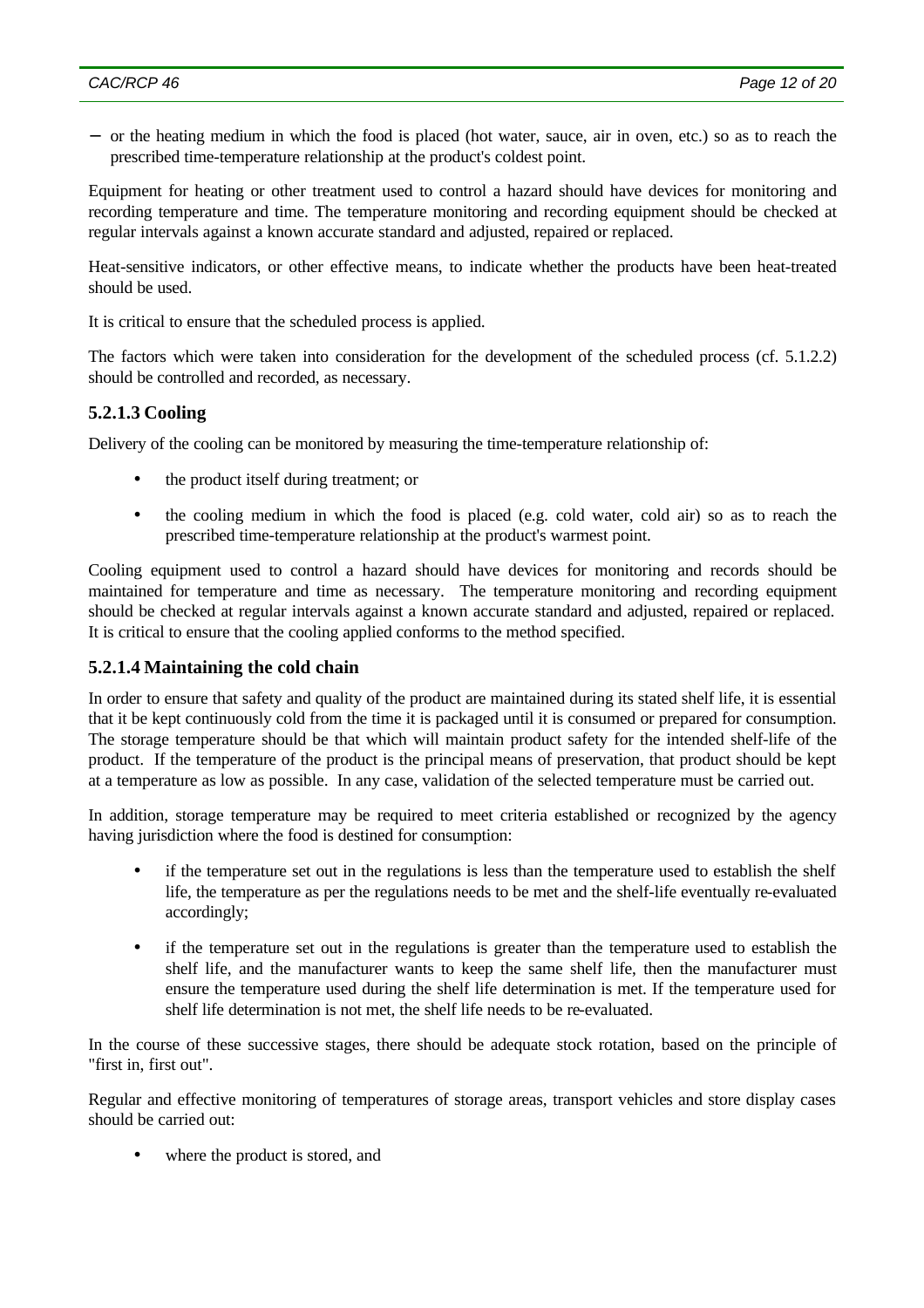within the product load, which could be done by using temperature indicating and recording systems.

This monitoring should take place, in particular, when the transport vehicle is loaded or unloaded.

Particular attention should be paid throughout storage and distribution :

- to periods of defrosting of refrigeration units;
- to temperature abuse;
- to overloading the cold storage facility; and
- to anything that could damage the containers and/or packaging material.

Storage areas should conform to applicable requirements in paragraph 4.4.5.1.

Products should not be stacked higher than the maximum level indicated in display cases or in front of air ducts or too close to heat generating lamps; there should be good circulation of cold air. Products that have reached the prescribed use-by-date or are spoiled or have damaged container should be removed from the display case, and not offered for sale.

In case of breakdown of the refrigeration unit of the display case, the products should be moved to another case or to a cold room. If the breakdown of the refrigeration unit of the display case takes place when the establishment is closed, temperature of the products should be checked. If acceptable, the products should be moved to a suitable area; if not, they should be removed from the case, not offered for sale, and destroyed if necessary.

#### *5.2.2 Specific process steps*

*Refer to the International Code of Practice - General principles of Food Hygiene.*

#### *5.2.3 Microbiological and other specifications*

*Refer to the International Code of Practice - General principles of Food Hygiene.*

#### *5.2.4 Microbiological cross contamination*

*Refer to the International Code of Practice - General principles of Food Hygiene.*

#### **In HR areas:**

− This area should be maintained at a high level of hygiene, and the practices concerning personnel, materials, equipment and environment managed so as to prevent contamination from pathogenic microorganisms.

#### *5.2.5 Physical and chemical contamination*

*Refer to the International Code of Practice - General Principles of Food Hygiene.*

#### **5.3 INCOMING MATERIAL REQUIREMENTS**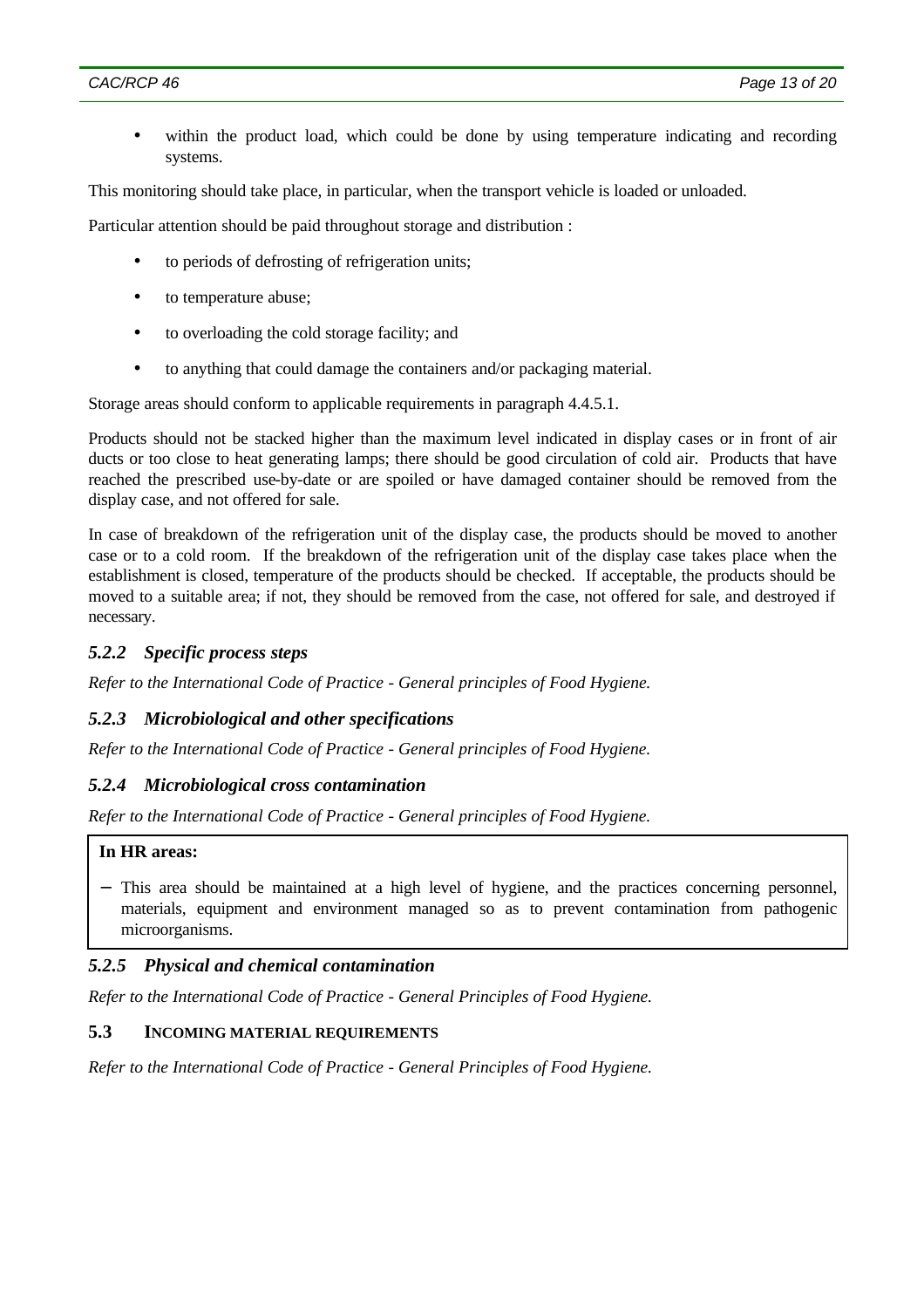## *5.3.1 Specifications for raw materials and packaging materials*

Raw material specifications, including specifications for the materials used in the hurdles (see Appendix) and for the packaging materials should be determined through application of HACCP principles and validated during the design phase. Supplier specifications may cover labelling, packaging materials, conditions for transport and storage, as well as the sensory, physical, chemical, parasitological and microbiological characteristics of delivered goods. Measures to ensure compliance with specifications should be identified in the specifications manual.

Packaging materials should be suitable for the type of product, the conditions provided for storage and the equipment for filling, sealing and packaging, as well as transportation conditions.

# *5.3.2 Receipt of raw materials and packaging materials*

*Refer to the International Code of Practice - General Principles of Food Hygiene.*

If the raw materials, ingredients and packaging materials do not conform to the specifications when goods are delivered, trained personnel should decide whether the raw materials should be immediately used for manufacture, stored for a limited period, returned to supplier, used in another way or discarded. Unacceptable raw materials and ingredients should be stored separately from raw materials and ingredients used for manufacture of refrigerated foods. Discarded raw materials should be clearly marked so as to identify them as unusable for manufacture of products.

## *5.3.3 Storage of raw materials and packaging materials*

Raw materials should be stored in a suitable area as quickly as possible after delivery. Raw materials should be stored so that contamination of in-process or final products or packaging materials is prevented. R aw materials and ingredients stored within the establishment should be kept at conditions designed to prevent their spoilage, protect them from contamination by microorganisms, insects, rodents, foreign bodies and chemical products and minimize possible damage. They should be used in manufacture as soon as possible after delivery.

Raw materials that are subject to spoilage should be placed without delay in cold storage at the appropriate temperature.

There should be documented procedures specifying necessary action to be taken in case of deviation at a Critical Control Point (CCP).

All packaging materials should be stored in satisfactorily clean and hygienic conditions.

Non-edible materials, such as cleaning compounds, should be received and stored in separate locations, away from packaging materials and ingredients. Non-edible materials should not pass through or remain in processing areas during processing. All non-edible materials should be labelled clearly and distinctly so improper use is prevented.

There should be suitable rotation of stock of raw materials "first in, first out". To achieve this, all lots of raw materials should be coded and an appropriate procedure for stock management should be used. Appropriate documentation of stock rotation should be kept.

## **5.4 PACKAGING**

*Refer to the International Code of Practice - General Principles of Food Hygiene.*

There may be a need to provide a method for cleaning and disinfecting containers before use, especially if there is no heat or other preservation treatments after filling and sealing.

Filling and sealing should be done so as to limit the potential for contamination (with consideration for technical constraints such as slicing, assembly, etc.). For cooled product, the ambient temperature should be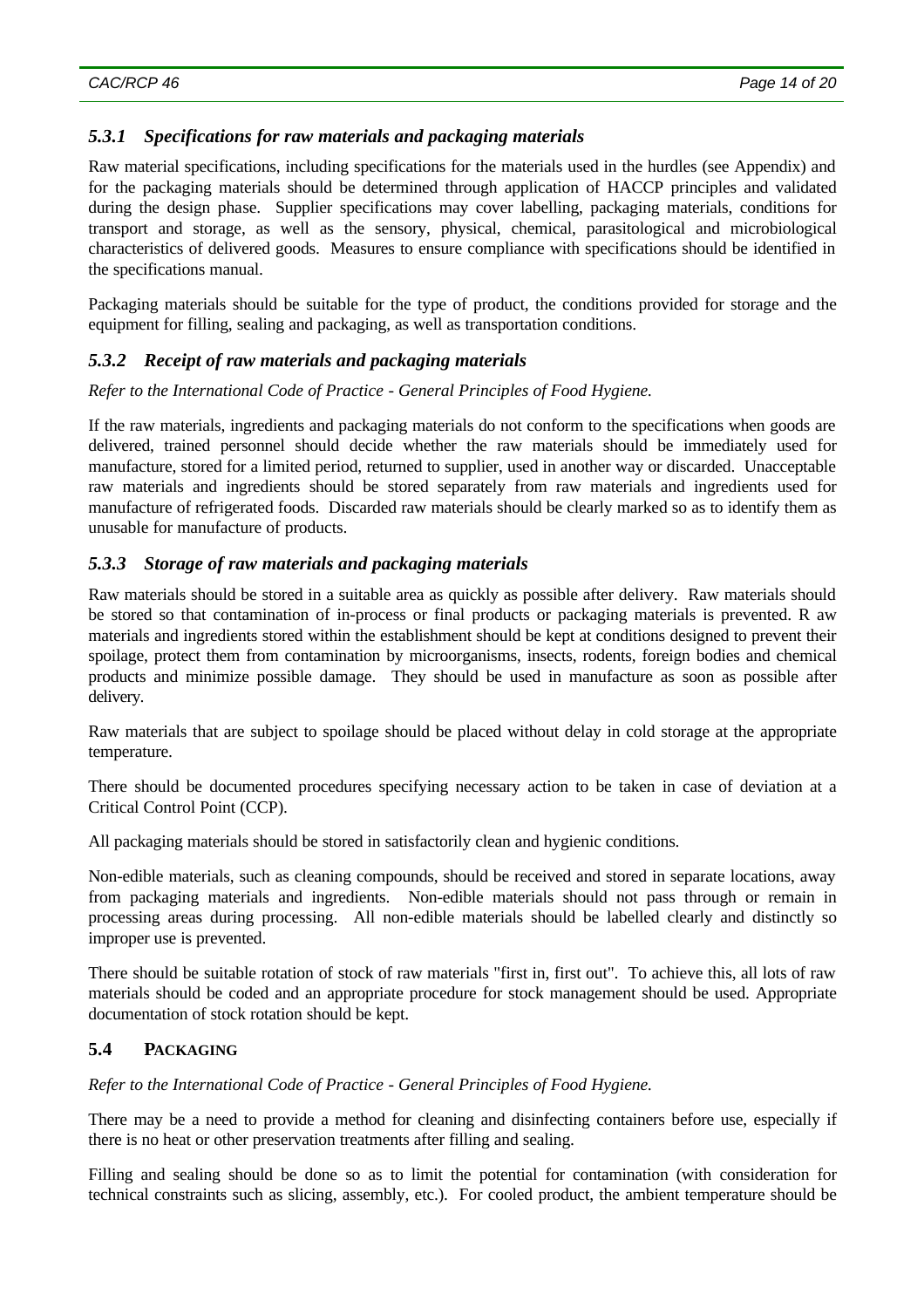controlled so as to maintain the product at the appropriate temperature. Any increase in temperature of the product during these operations should be avoided.

It is necessary to periodically check the integrity of the seal.

When necessary, some characteristics of packaging materials should be checked. It may be necessary to carry out visual examination and physical testing in order to measure their properties (maintaining a vacuum or the modified atmosphere in the container), and their resistance to mechanical, chemical and thermal stress encountered in the course of the product's shelf life.

## **5.5 WATER**

*Refer to the International Code of Practice - General Principles of Food Hygiene.*

### **5.6 MANAGEMENT AND SUPERVISION**

*Refer to the International Code of Practice - General Principles of Food Hygiene.*

#### **5.7 DOCUMENTATION AND RECORDS**

*Refer to the International Code of Practice - General Principles of Food Hygiene.*

Sufficient information should be available to demonstrate control at the critical control points. Such information may include:

- Procedures, data and calculations utilized in the establishment of the scheduled heat or other preservation treatments and cooling methods;
- If applicable, procedures, data and records establishing the efficacy of hurdles to maintain the microbiological safety of the product for the intended shelf life;
- Procedures, data and records relevant to the establishment of the shelf life of the product;
- Any modifications of the product, processing or in other factors (refer to Section 5.1.2.2) used in establishing the scheduled heat or other treatments;
- Records documenting the HACCP plan (including the hazard analysis and critical control points);
- Records of process monitoring at Critical Control Points as determined in the HACCP plan.

### **5.8 RECALL PROCEDURES**

*Refer to the International Code of Practice - General Principles of Food Hygiene.*

### **6 ESTABLISHMENT: MAINTENANCE AND SANITATION**

*Refer to the International Code of Practice - General Principles of Food Hygiene.*

#### **6.1 MAINTENANCE AND CLEANING**

Maintenance procedures and schedules should be established and followed especially for equipment used for thermal processing, refrigeration, cooling equipment and ventilation systems, and their controls.

### *6.1.1 General*

*Refer to the International Code of Practice - General Principles of Food Hygiene.*

#### *6.1.2 Cleaning procedures and methods*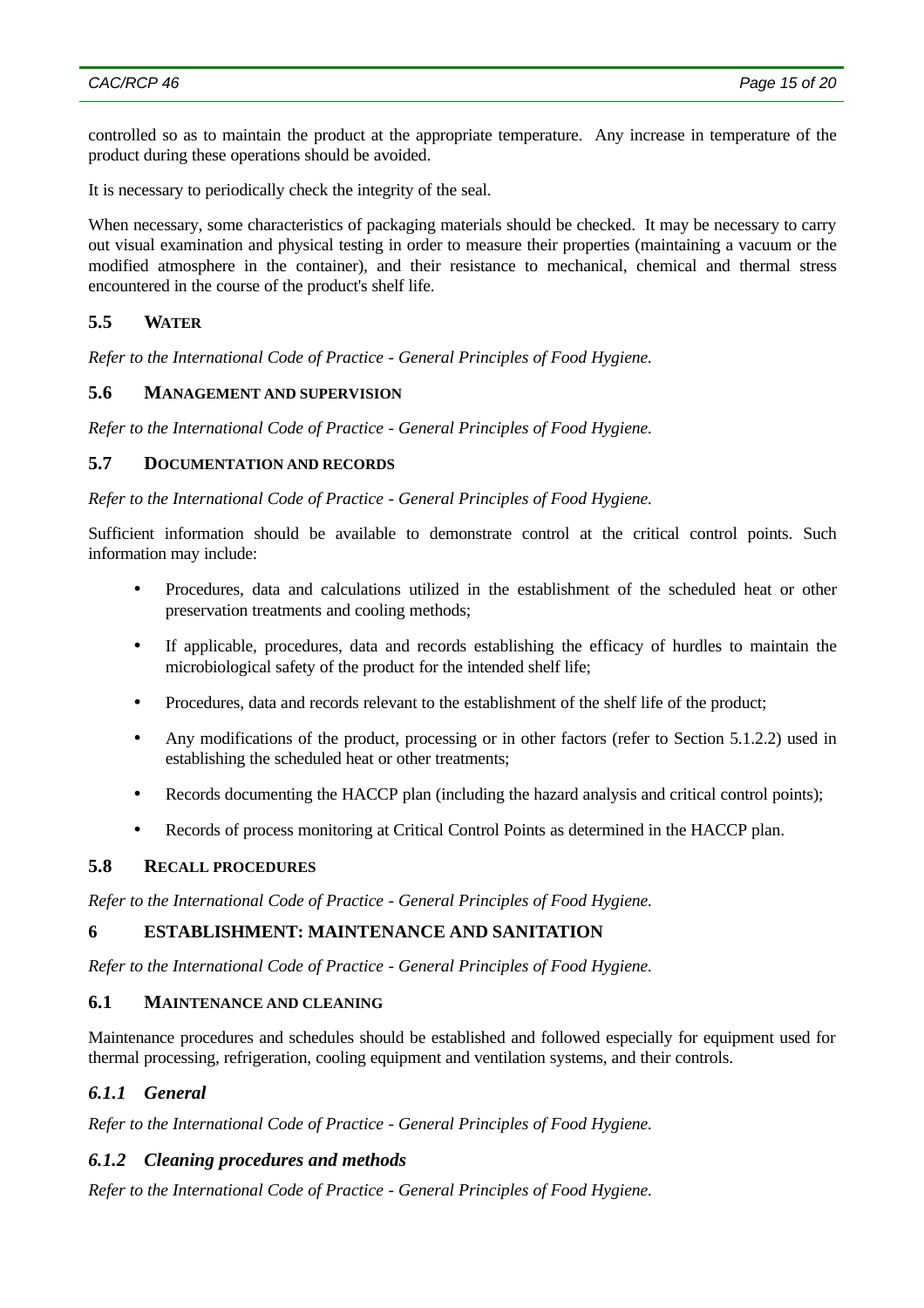## **6.2 CLEANING PROGRAMMES**

#### *Refer to the International Code of Practice - General Principles of Food Hygiene.*

Equipment, materials, utensils etc. which come in contact with foods must be cleaned and where necessary disinfected. They may have to be taken apart at frequent intervals during the day, if necessary, at least after each break and when there is a change from one food to another. The cleaning and disinfecting should be carried out at the end of the working day and equipment dismantled when necessary to prevent microbiological proliferation.

All staff assigned to cleaning the establishment should be experienced in sanitation maintenance methods and should verify that proper methods have been used and recorded.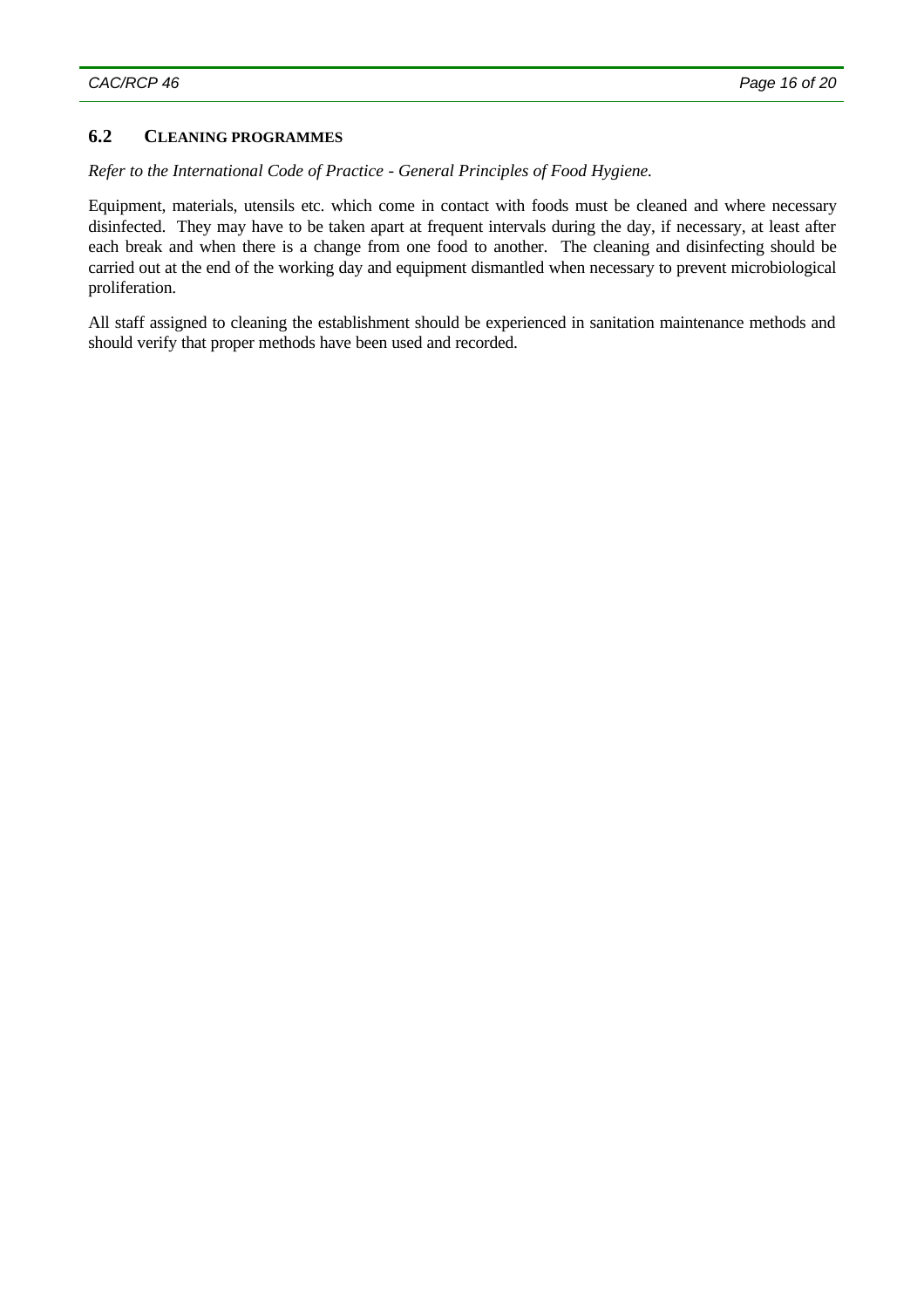### **In HR areas:**

− Cleaning equipment which may cause cross-contamination such as high-pressure spray cleaning equipment should not be used to clean drains or other surfaces without subsequent disinfection of the whole area and its use should be avoided during production periods.

### **6.3 PEST CONTROL SYSTEMS**

*Refer to the International Code of Practice - General Principles of Food Hygiene.*

## **6.4 WASTE MANAGEMENT**

*Refer to the International Code of Practice - General Principles of Food Hygiene.*

Waste matter should be placed in receptacles specially designed and marked for this use. Receptacles should be kept in good condition and be easy to clean and sanitize. Reusable receptacles should be cleaned and disinfected before they are brought back into the processing areas.

#### **6.5 MONITORING EFFECTIVENESS**

*Refer to the International Code of Practice - General Principles of Food Hygiene.*

## **For HR areas:**

− Environmental sampling for relevant microorganisms is recommended and appropriate corrective action taken when necessary.

### **7 ESTABLISHMENT: PERSONAL HYGIENE**

*Refer to the International Code of Practice - General principles of Food Hygiene.*

# **7.1 HEALTH STATUS**

*Refer to the International Code of Practice - General Principles of Food Hygiene.*

### **7.2 ILLNESS AND INJURIES**

*Refer to the International Code of Practice - General Principles of Food Hygiene.*

## **7.3 PERSONAL CLEANLINESS**

*Refer to the International Code of Practice - General Principles of Food Hygiene.*

Protective clothing should be changed frequently.

### **In HR areas:**

- − Personnel (including sanitation and service staff) working in HR areas should change into work uniforms in a specific room.
- − They should wear protective clothing and footwear specific to the area.
- − These clothes and footwear should not be removed from this area (except for laundering) and should be taken off in the cloakroom when personnel leave the production line for any reason.
- − Clean clothing should be worn at the beginning of the work day and should be changed at the end of the work day, shift or more frequently if needed.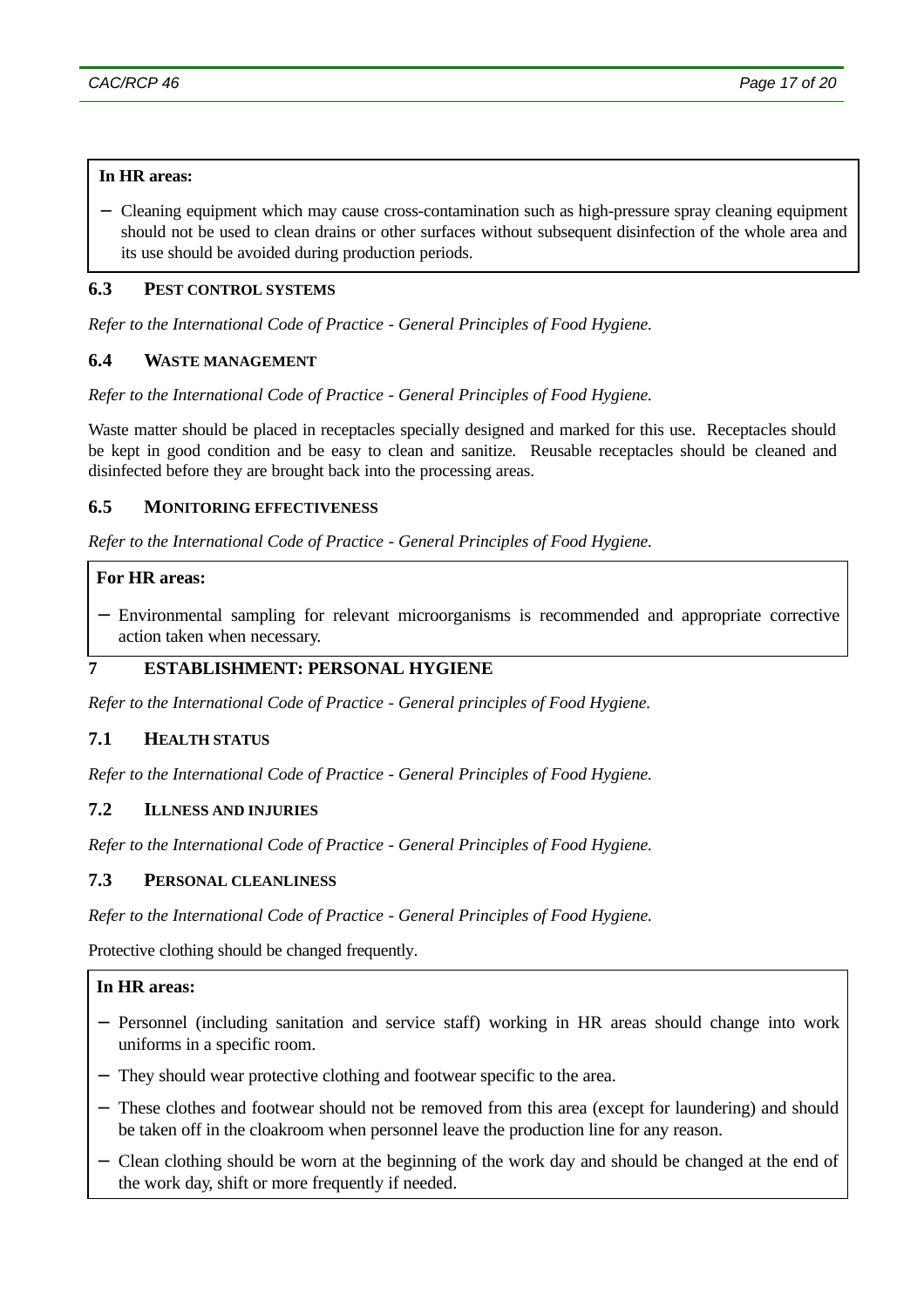- − Footwear should be suitably cleaned and sanitized.
- − When gloves are used for handling foods, they should be sturdy, clean and hygienic. Gloves should be manufactured from non porous non absorbent material. Wearing gloves does not eliminate the need to carefully wash hands. Gloves should be disposable and changed as often as necessary or should be reusable and disinfected as often as necessary.

### **7.4 PERSONAL BEHAVIOUR**

*Refer to the International Code of Practice - General Principles of Food Hygiene.*

Management should put in place a plan for movement of personnel, and also for visitors, to reduce the potential for cross-contamination. A system of colour coding may be used to identify personnel assigned to different areas of the plant.

## **7.5 VISITORS**

*Refer to the International Code of Practice - General Principles of Food Hygiene.*

#### **In HR areas**:

− Visitors should be subjected to the same requirements for hygiene as employees.

# **8 TRANSPORTATION**

Refer *to the International Code of Practice - General Principles of Food Hygiene.*

#### **8.1 GENERAL**

*Refer to the International Code of Practice - General Principles of Food Hygiene.*

#### **8.2 REQUIREMENTS**

*Refer to the International Code of Practice - General Principles of Food Hygiene.*

### **8.3 USE AND MAINTENANCE**

*Refer to the International Code of Practice - General Principles of Food Hygiene.*

The vehicle should be cooled prior to loading. Doors should be kept open for as short a time as possible. If there is an extended delay in the loading of the vehicle, the vehicle doors should be shut to maintain the cool temperature.

Transfer to cold storage or store display cases should be made as quickly as possible after unloading.

### **9 PRODUCT INFORMATION AND CONSUMER AWARENESS**

*Refer to the International Code of Practice - General Principles of Food Hygiene.*

#### **9.1 LOT IDENTIFICATION**

*Refer to the International Code of Practice - General Principles of Food Hygiene.*

#### **9.2 PRODUCT INFORMATION**

*Refer to the International Code of Practice - General Principles of Food Hygiene.*

#### **9.3 LABELLING**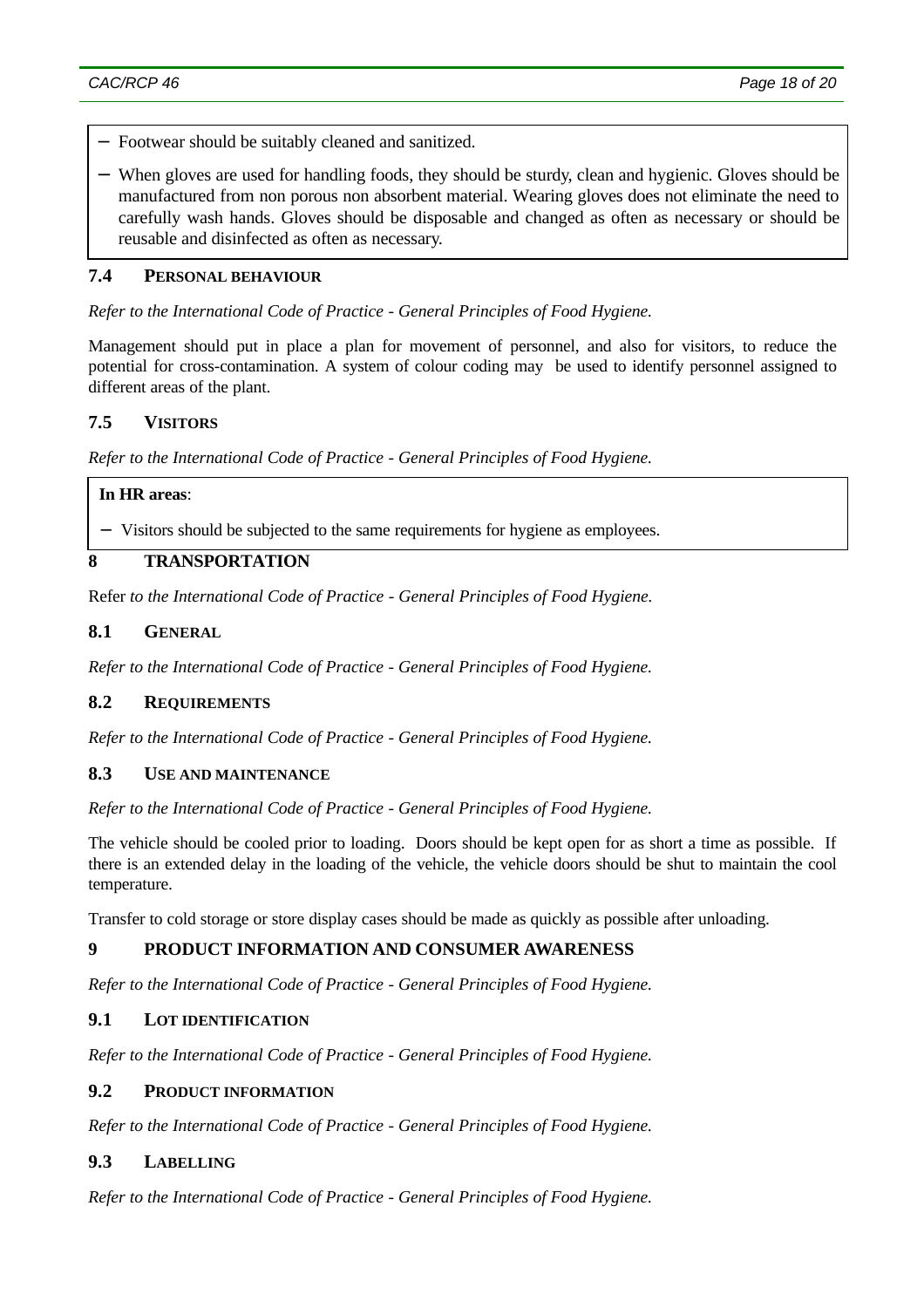Labels should conform to the requirements of the official agency having jurisdiction. They should provide the following information:

- use-by-date;
- a statement regarding the need for refrigeration, e.g. "keep refrigerated at (required temperature) or less".

### **9.4 CONSUMER EDUCATION**

*Refer to the International Code of Practice - General Principles of Food Hygiene.*

### **10 TRAINING**

*Refer to the International Code of Practice - General Principles of Food Hygiene.*

## **10.1 AWARENESS AND RESPONSIBILITIES**

*Refer to the International Code of Practice - General Principles of Food Hygiene.*

### **10.2 TRAINING PROGRAMMES**

*Refer to the International Code of Practice - General Principles of Food Hygiene.*

#### **10.3 INSTRUCTION AND SUPERVISION**

*Refer to the International Code of Practice - General Principles of Food Hygiene.*

#### **10.4 REFRESHER TRAINING**